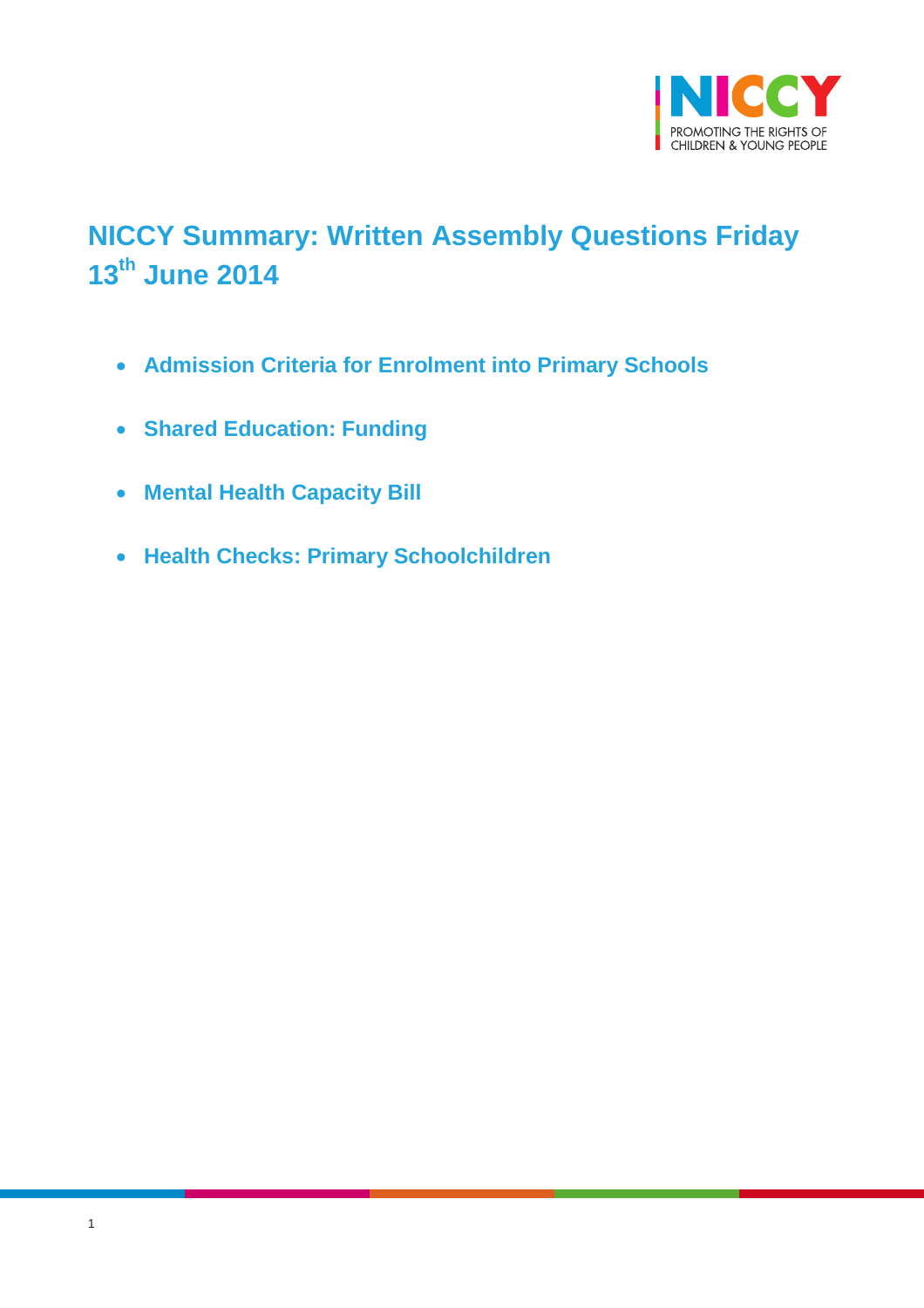

## **Department of Education**

## <span id="page-1-0"></span>**Admission Criteria for Enrolment into Primary Schools**

**Mr Weir** asked the Minister of Education what plans his Department has to standardise admission criteria for enrolment into primary schools. (AQW 33852/11-15)

**Mr O'Dowd:** Statutory responsibility for setting admissions criteria rests with the Board of Governors of the primary school concerned and reflects the particular priorities they wish to use when considering applications for admission to their school. My Department does not have a role in this other than to offer guidance.

Working in close collaboration with the five Education and Library Boards, my Department conducted a series of workshops during September 2013 for representatives of primary schools and their Boards of Governors, to provide advice on best practice when formulating their admissions criteria for the 2014/15 school year. This training was scheduled to assist schools in reviewing the criteria they wished to be included in booklets for parents, which are published by the ELBs in November each year. All primary schools were invited to attend. School feedback on the events was positive and attendance of oversubscribed primary schools was good. The guidance given to primary schools at the workshops, and the training materials, was published on the Department's website and a link sent to all primary schools by the end of September 2013.

Any move to standardise admissions criteria would require consultation, legislative amendment and the agreement of the Assembly. There are no current plans to introduce such legislation.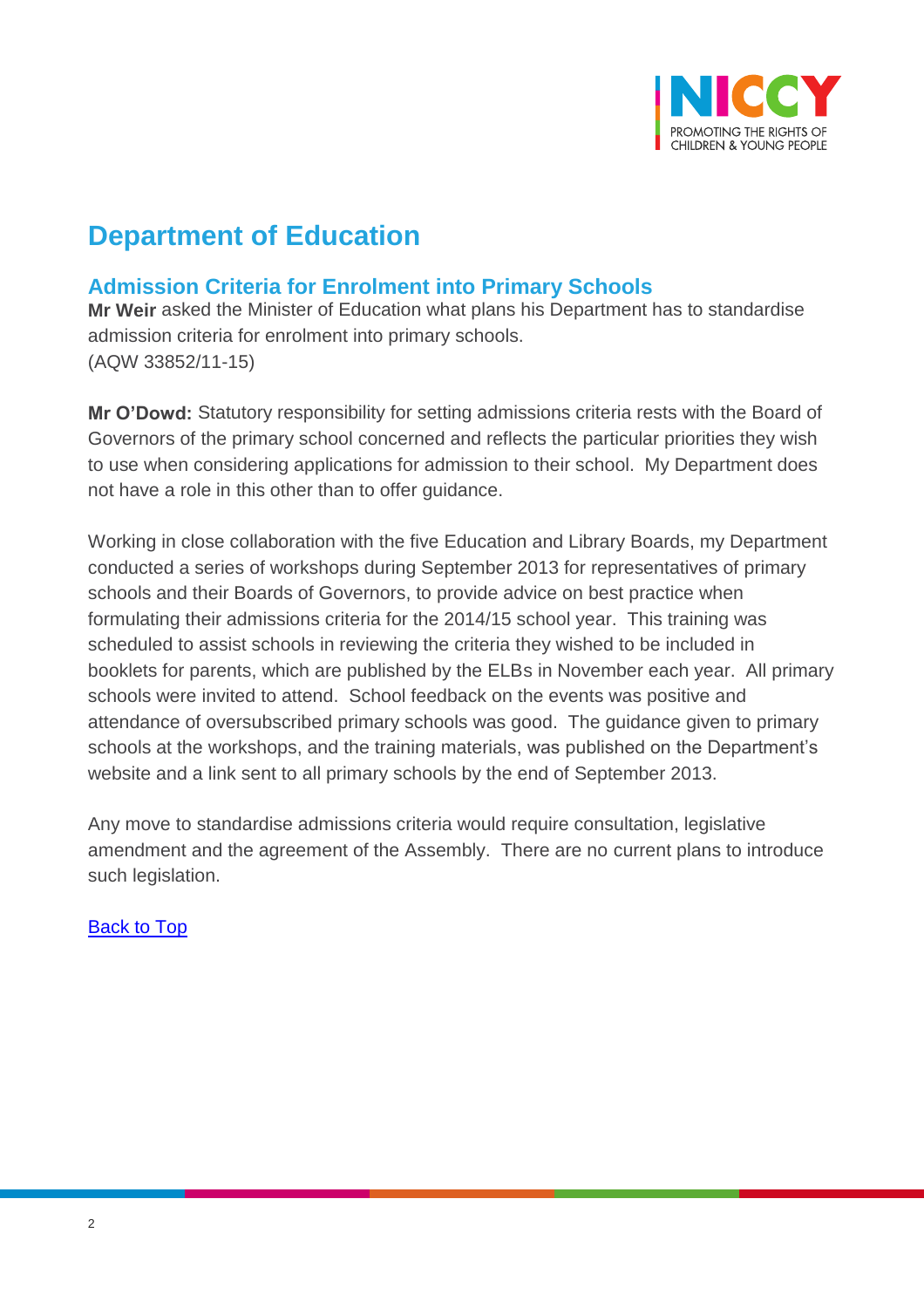

## **Department of Finance and Personnel**

### <span id="page-2-0"></span>**Shared Education: Funding**

**Mr Kinahan** asked the Minister of Finance and Personnel whether he has been asked by the Minister of Education to provide additional funding for the facilitation of shared education projects since May 2011. (AQO 6290/11-15)

**Mr Hamilton (The Minister of Finance and Personnel):** Shared education funding and projects can take different forms. For example, as well as capital funding for shared education campuses, there can be resource funding aimed at enabling individual, separately located schools to engage in sharing services and facilities. My Department received several bids from the Department of Education relating to shared education funding. Of course, the provision of any additional funding to a department would be a decision for the Executive to make, subject to a recommendation from me.

A number of shared education bids are currently being considered with the UK Government under the Economic Pact announced in June 2013. These include funding for Lisanelly Shared Education Campus and a number of Integrated Primary Schools. The Shared Education Campuses Programme is a key commitment under the Together: Building a United Community Strategy which aims to identify up to ten potential shared campus type projects. In January this year the Minister for Education called for expressions of interest in this Programme, and I understand he will make an announcement shortly regarding those selected to proceed in planning. No bids have been made in this regard.

I understand the Department of Education is also planning a programme of enhanced shared education amongst schools to be part-funded under Delivering Social Change. This will need to be considered by the Executive against competing priorities.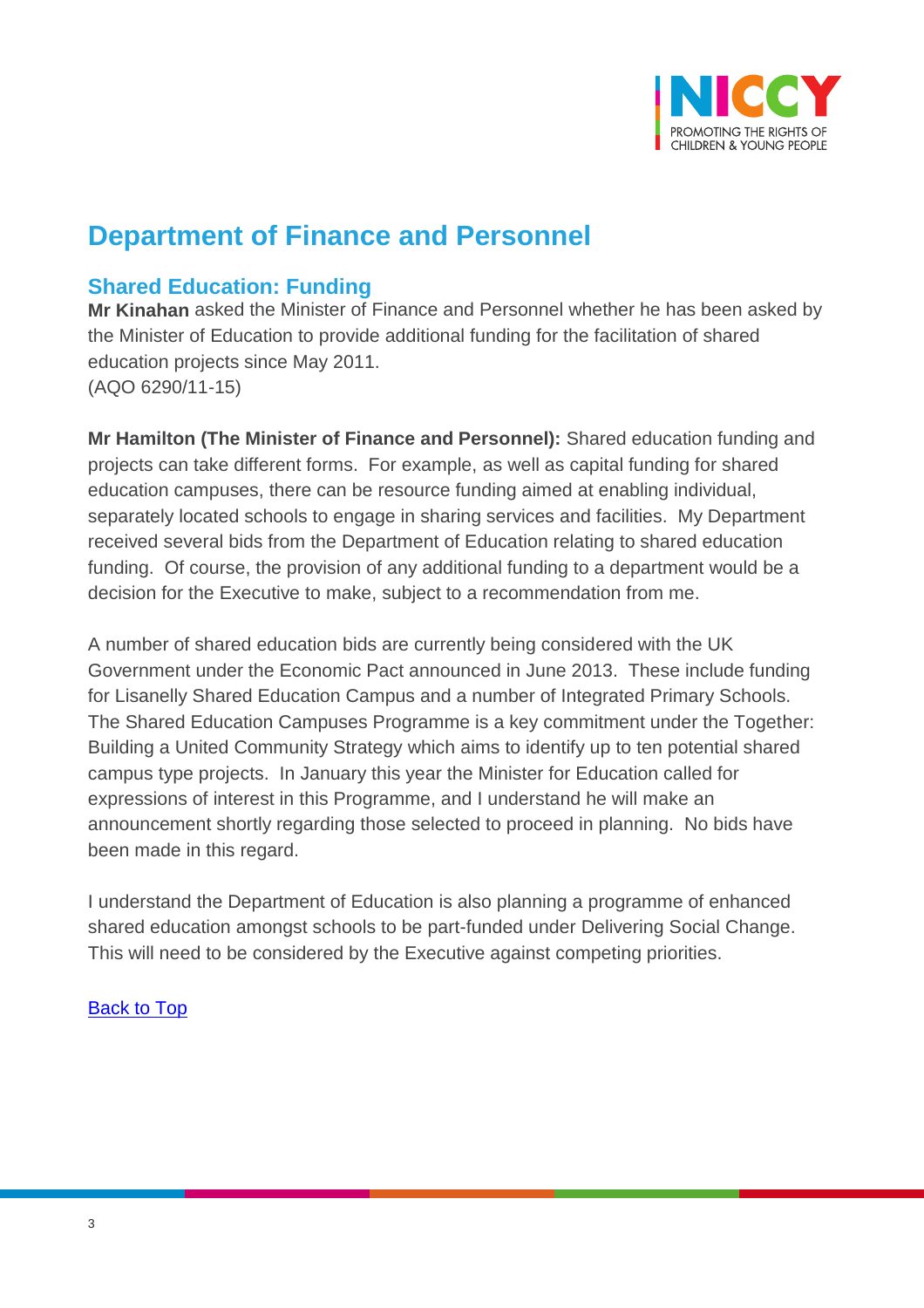

## **Department of Health, Social Services and Public Safety**

### <span id="page-3-0"></span>**Mental Health Capacity Bill**

**Mr McMullan** asked the Minister of Health, Social Services and Public Safety what protections are in place for people under 16 who are currently excluded from the draft Mental Health Capacity Bill. (AQO 6313/11-15)

**Mr Poots:** The key protections that will continue to apply to all children when the draft Mental Capacity Bill is enacted are contained in the Children (NI) Order 1995. That Order requires the child's welfare to be given paramount consideration. Importantly, it also recognises that children should be given a voice in relation to what happens to them and provides opportunities for working in partnership with children as far as their age and development allows.

A number of protections are also contained in the Mental Health (NI) Order 1986. Pending the outcomes of a proposed children related project in the next mandate, the Department is seeking views on how the protections in that Order could be made more child-focused and enhanced where appropriate. Any proposal brought forward during the current consultation that better protects children will be given careful consideration.

<span id="page-3-1"></span>Both the Children (NI) Order 1995 and the Mental Health (NI) Order 1986 are part of a wider legal framework that already exists to protect children and govern decision making in relation to them. This is the main reason why the draft Mental Capacity Bill (and capacity legislation elsewhere in the UK) does not apply to those aged under 16. The Republic of Ireland has gone further in deciding that its proposed capacity legislation will not apply to those aged under 18.